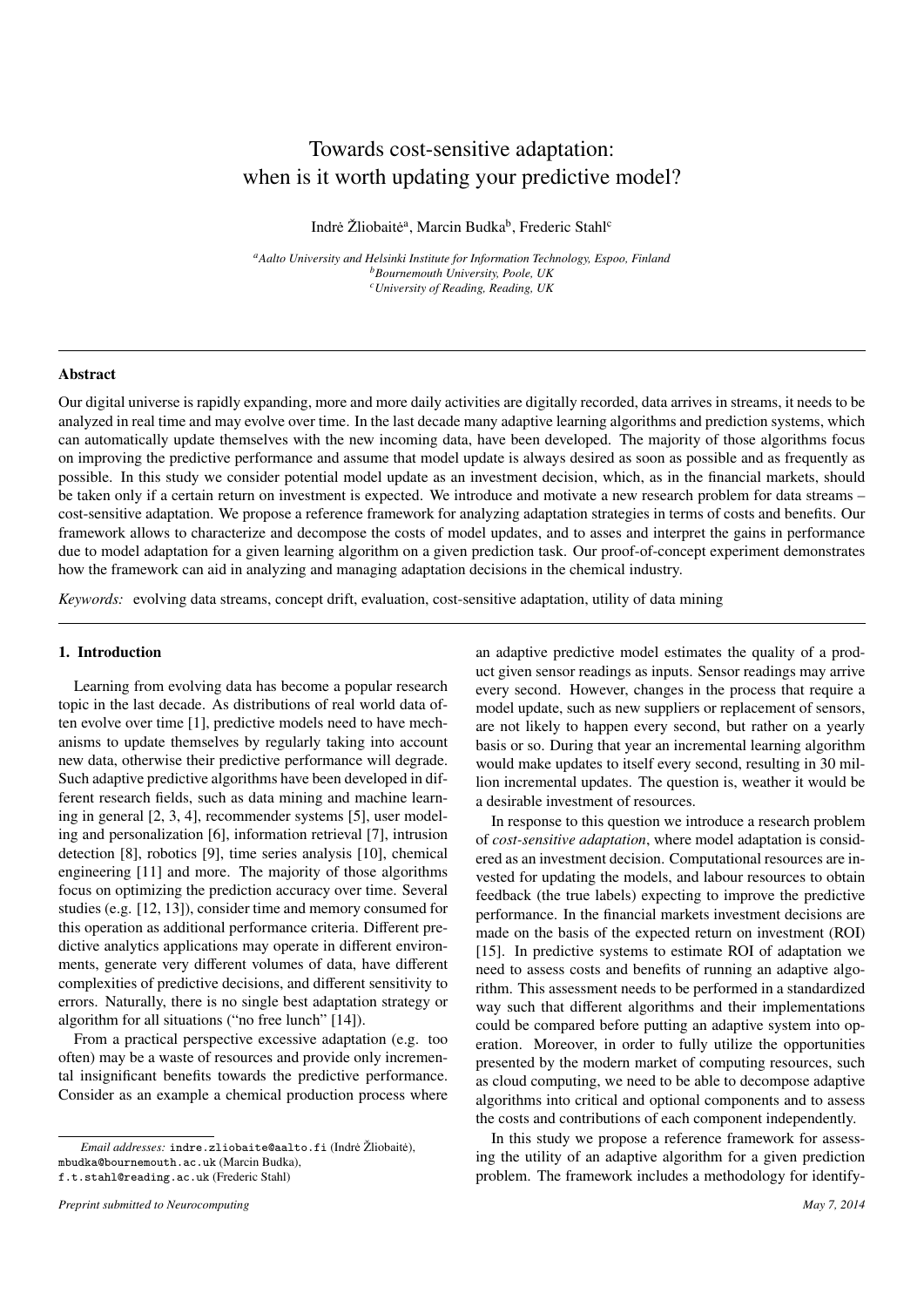ing cost components, a model for analytically combining those components, and a setting for experimental assessment of ROI before putting the algorithm to online operation. We propose using our analytical framework and the ROI – the gain in predictive performance per resources invested, for comparing and justifying algorithmic decisions in designing adaptive prediction systems.

Our study makes the following contributions. Firstly, we introduce and motivate a new research problem for data streams – cost-sensitive adaptation. Secondly, we systematically characterize costs of adaptive learning, which are typically ignored in theoretical work, but are critical for real-world applications. Thirdly, the proposed reference framework makes it possible to compare adaptive algorithms *within* a given application context in terms of costs and benefits of adaptation. Different businesses naturally have different costs and benefits. Even if the same measure is used for assessing the predictive performance, the implications of 1% improvement may be very different in different applications. For instance, in the airline industry a 10% improvement in the demand prediction accuracy can bring 2-4% additional monetary revenue [16]. Our proof-of-concept experiments demonstrate how the proposed framework can help in deciding upon an optimal adaptation strategy in a chemical production application.

The paper is organized as follows. Section 2 discusses the requirements for adaptation, and overviews adaptation possibilities offered by available computing resources. In Section 3 we propose a framework and accompanying methodology for quantifying utility of adaptation retrospectively and online in real time. Section 4 characterizes existing adaptive learning algorithms following our framework. Section 5 presents a proof-of-concept experimental analysis that demonstrates how the framework can be used for analyzing learning algorithms. Section 6 discusses related work, and Section 7 concludes the study.

#### 2. Overview of requirements and resources

This section provides a context for our study. We first discuss the requirements for adaptation quoted in research literature and illustrate the need for adaptation with a few application examples. Then we present an overview of currently available computing resources, and discuss what are the possibilities for adaptivity from the technical point of view. The goal of this section is to analyze how adaptivity can be organized and to what extent adaptivity needs to and can be flexible (on demand).

#### *2.1. Requirements and need for adaptation*

In the data streams literature the following requirements are often quoted [17]: (1) process one example at a time, and inspect it only once; (2) use a limited amount of memory; (3) work in a limited amount of time; (4) be ready to predict at any time.

The requirements (2) and (3) are critical in the online setting, since otherwise a predictive system fails to operate. These requirements originate from the *incremental learning* domain.

Incremental learning[18] refers to situations where the learning data arrives and model is updated over time. Adaptive learning is different from incremental learning setting in a way that incremental learning only learns from new data, while adaptive learning in addition needs to forget the old data. Both incremental and adaptive learning algorithms need to scale linearly with the incoming data.

The requirement (1) originates from *one-pass algorithms* that read their inputs exactly once, and generally require  $O(n)$  time and less than *O*(*n*) memory, where *n* is the size of the input. Such algorithms traditionally address exploratory analysis of large data, where the output of an algorithm is an answer to a query (e.g. what is the mean of the data). Reading of data is typically a major operation, followed by a basic mathematical operation (e.g. addition). In adaptive learning the output of a training algorithm is a trained predictive model. Reading of data consumes a small share of resources, the majority is consumed by model training or update (e.g. gradient descent or matrix inversion). Thus, in our opinion, multiple passes can be considered if that improves overall utility of the system.

The requirement (4) originates from *any-time* algorithms in computing, which can provide an answer after performing a fixed amount of computation. The answer may be not globally optimal. This requirement is, as well, more critical in exploratory data analysis, where the answer is a summary of data. In predictive modeling the answer is a trained predictive model. We argue, that in adaptive learning the any-time requirement is relevant only in situations where occasionally next observation arrives so fast that the previous model update is not yet finished. In such cases we may consider keeping our previously trained model instead of replacing it by a half-trained new model, i.e. we may chose to adapt the predictive model less frequently. This cannot happen continuously, since in such a case an earlier requirement (3) would be violated.

With respect to the above discussion we conclude that in terms of resources, online adaptive algorithms should: (1) scale linearly with the incoming data in terms of processing time; (2) use limited memory; (3) execute adaptation only if the expected utility is sufficient.

Let us consider two application examples that both require adaptivity, but the constraints for adaptation are very different. TransUnion provides credit scoring services, aggregating information from ∼ 83 000 data sources, with the data coming in 4 000 different formats [19]. TransUnion has 8.5 PB of data and receives 100 million updates a day and all this data is stored in their data warehouse. TransUnion uses Ab  $Initio<sup>1</sup>$ , which is close to a brute-force parallelization scheme. The Chief Information Officer of the company states that the major costs associated with data are costs of moving and storing it, while computing is not a problem, as long as it can be parallelized.

Consider an industrial plant producing chemical raw materials. A plant typically runs from one up to twenty processes, with around five of those running in parallel. During the production process sensor readings (e.g. temperature, pressure,

<sup>1</sup>http://www.abinitio.com/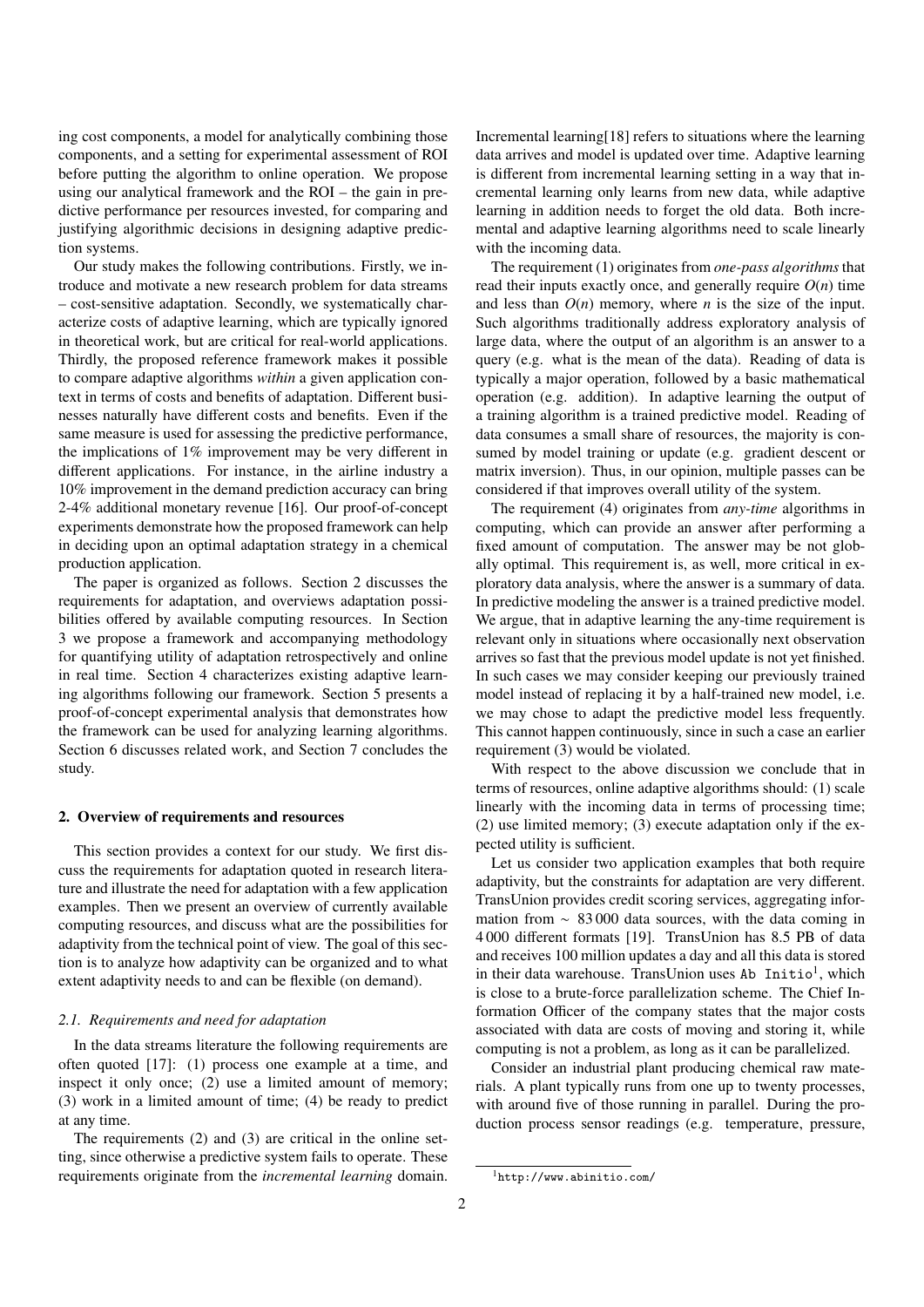flow) are available in real time, the frequency of data arrival can range from less than a second to one hour with a typical frequency of around five seconds. Sensor readings are mostly realvalued. Large processes may have a few thousands of sensors, while a typically process has up to 500. Such data is neither too large nor too speedy, commodity workstations can be used for processing. Typically, neither computing resources, nor storage is a limiting resource, but that, of course bears costs. The major limiting resource is often a feedback in the form of the true target value, as these values are obtained manually, for instance, in a chemical laboratory. Adaptivity is required due to changes in the operation styles or variations in raw material.

The utility of adaptation depends on a particular source of data; in assessing the utility of adaptation it is important to take into account the source of data and realistically assess whether, for instance, adaptation needs to be fully incremental or a buffer of historical data can be easily stored in memory.

# *2.2. Available computing resources and technologies*

Online processing of smaller data can be handled by conventional workstations and data warehousing technologies. Big online data may require specific processing and storage solutions, such as *in-memory* data analytics, *in-database* data analytics or *cloud computing*.

In-memory analytics is an approach to querying data from RAM, as opposed to querying data that is stored on physical disks. It allows faster query response times. In-memory online analytics on a desktop PC is becoming feasible for many applications, as the 64-bit operating systems can already address 1 TB of memory.

In-database analytics refers to processing data within a Database Management System (DBMS) using analytic database platforms that provide parallel processing, partitioning and scalability. That saves efforts of moving data between the database and analytics applications. Two trends can be distinguished: relational DBMS optimized for analytical workloads (ADBMS) and nonrelational systems (NoSQL) for processing multistructured and unstructured data [20]. ADMBS focus on parallel processing, enhanced data structures, data compression and pushing analytical processing into the DBMS. NoSQL systems are primarily targeted for processing multistructured big data. Hadoop<sup>2</sup> is a leading nonrelational processing system, which uses the MapReduce programming model [21] to divide application processing into small fragments that can be executed concurrently on multiple nodes in a network of commodity workstations.

Recent developments aim to bring real time analytics and parallel and distributed processing together. For example  $Spark<sup>3</sup>$ , aims to bypass Hadoop's batch processing nature by providing distributed event processing capabilities. Also the StreamCentral<sup>4</sup> system aims to facilitate real time data analytics in cloud computing environments.

Cloud computing delivers computing as a service rather than tools. Amazon Elastic Compute Cloud<sup>5</sup> (Amazon EC2) provides resizable computing capacity in the cloud as a web service. Pricing is per memory-time, data transfer *in* and *out* carry additional charges. Moreover, Amazon facilitates a spot market for biding for unused EC2 computing capacity in real time. Public cloud computing web services are also provided by GoGrid<sup>6</sup> or Ninefold<sup>7</sup>.

Growing cloud computing possibilities, and particularly, computing as a service provides the main motivation for studying resource-aware cost-sensitive adaptation. In cloud computing the resources may be released when not in use, which is particularly attractive in the context of adaptive systems, in which the demand for processing and storage for a given application may vary over time depending on the need to adapt. In cloud computing every update of the current model comes at a cost. Thus, in this setting it is particularly important to be able to assess the utility of adaptation and select the most beneficial adaptation regime. Therefore, our further analysis focuses on the cloud computing settings.

# 3. Assessing costs and benefits of adaptation

In this section we consider how to measure the utility of adaptation. First we formally define the setting of adaptive supervised learning and then we present the framework for assessing utility of adaptation and discuss its components.

## *3.1. Problem setting for online prediction*

Data continuously arrives over time and we need to predict in real time. Let  $X_t$  be the input data at time  $t$ , and  $y_t$  be the target variable which we aim to predict (label). A predictive model is a function  $\mathcal{L}: X_t \to y_t$ , which operates online making a prediction for every incoming data observation (*t* denotes the time of arrival). The model  $\mathcal L$  can be fixed, or it may be *adaptive*, Table 1 illustrates the procedure in each case.

|                                              | Table 1: Operation of online predictors at time t |  |  |  |  |  |
|----------------------------------------------|---------------------------------------------------|--|--|--|--|--|
| Fixed predictor                              | Adaptive predictor                                |  |  |  |  |  |
| at time $t$ :                                |                                                   |  |  |  |  |  |
| $(1)$ receive $X_t$                          | $(1)$ receive $X_t$                               |  |  |  |  |  |
| (2) predict $\mathcal{L}: X_t \to \hat{y}_t$ | (2) predict $\mathcal{L}: X_t \to \hat{y}_t$      |  |  |  |  |  |
|                                              | (3) receive true $v_t$                            |  |  |  |  |  |
|                                              | (4) update $\mathcal L$ with $(X_t, y_t)$         |  |  |  |  |  |
|                                              |                                                   |  |  |  |  |  |

An adaptive predictor has two additional operation steps, it needs to receive feedback (in the form of the true label) and update the model. Both actions bear additional cost. The model update itself includes the following steps:

1. *Adaptation condition check*, e.g. change detection, request by a human operator, or arrival of the true label  $y_t$  in case of periodic adaptation.

 $^{2}$ http://hadoop.apache.org/

<sup>3</sup>http://spark.incubator.apache.org/

<sup>4</sup>http://www.virtus-it.com/

stream-central-real-time-analytics-solutions/

<sup>5</sup>http://aws.amazon.com/ec2/

<sup>6</sup>http://www.gogrid.com/

<sup>7</sup>http://ninefold.com/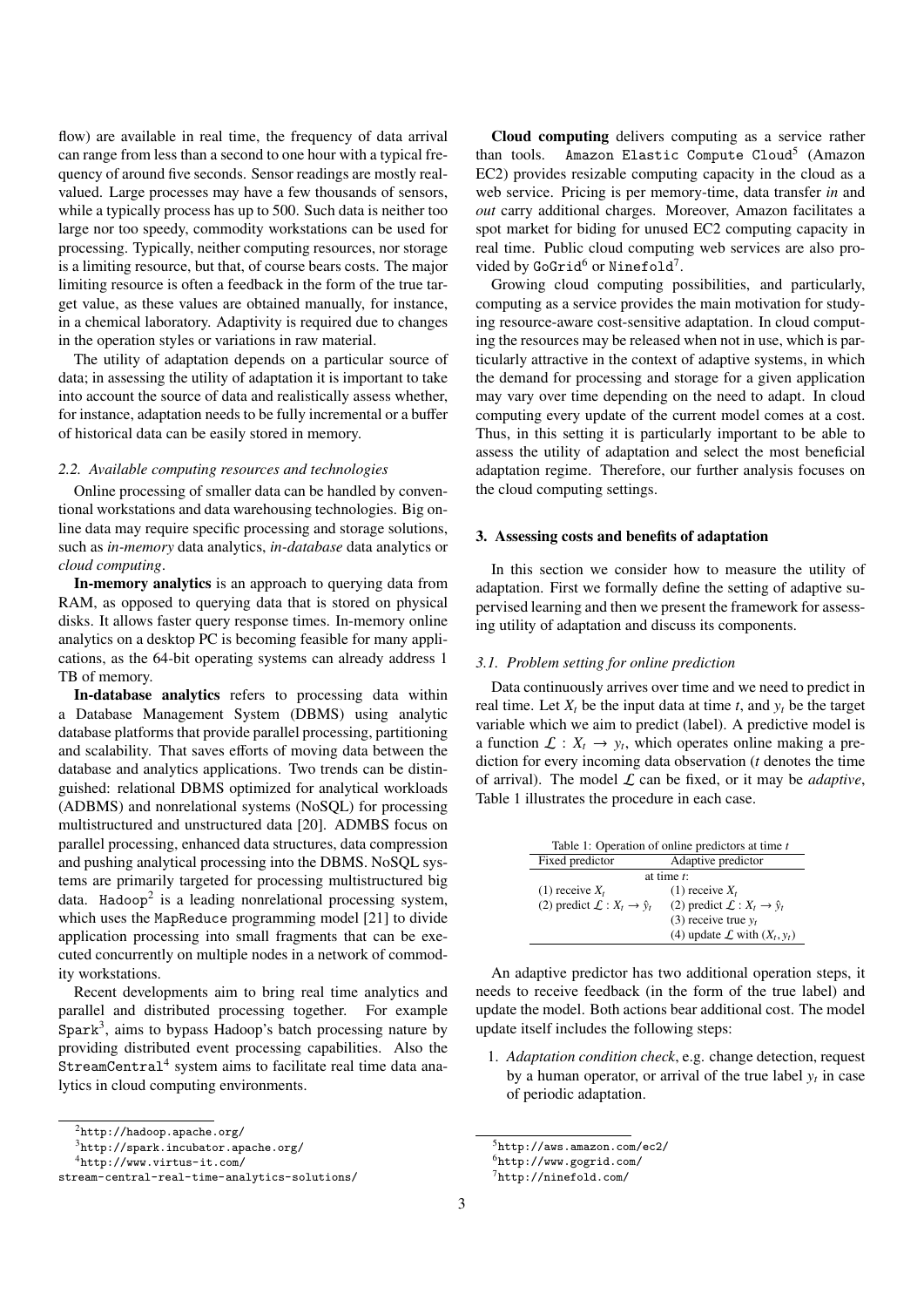- 2. *Model adaptation action*, such as updating model parameters, switching to an alternative model, or deploying a new model part. If the adaptation condition is *not* flagged, the old model will be retained.
- 3. *Data management action* updates the information in memory that is not used for making predictions, such as a past data buffer or data summary, an alternative predictive model for potential future use or performance statistics for change detection, if required.

Model adaptation is always triggered by the adaptation condition. Data management may be triggered or independent from the adaptation condition.

#### *3.2. When to adapt?*

This study considers steps (3) and (4) in Table 1 as optional; we propose how to analyze the utility of executing those steps. In the vast majority of cases if step  $(4)$  is intended, step  $(3)$  must be executed, since supervised learning models need labels for training. The standard *adaptive* predictors aim to adapt whenever opportunity presents itself regardless of resources needed for adaptation (with a few exceptions of active learning restricting labeling costs, e.g. [22]). We argue that adaptation rate can and often should be varied or even suspended depending on expected gains in predictive performance relative to spending on computational resources and labeling of training examples that enable adaptivity. At each time step expected costs and benefits of that adaptation need to be estimated. Adaptation should only happen if the expected gain in performance, such as the prediction accuracy, exceeds the cost of resources required for adaptation.

Our framework focuses on measuring the utility of adaptation. Let  $\mathcal{L}_T$  be the current predictive model. Suppose at time  $t_1$  adaptation is triggered and we produce a model  $\mathcal{L}_{T+1}$ . If we *do not update* the model at time  $t_1$ , we would save some computational and labeling costs, but the model would potentially lose some accuracy. To measure that effect we retain the old model  $\mathcal{L}_T$  to operate in parallel until the next update at time *t*2, which allows assessing the gains of adaptation within the time horizon  $[t_1, t_2]$ , based on the difference in performance of  $\mathcal{L}_T$  and  $\mathcal{L}_{T+1}$ , as well as assessing the costs of adaptation associated with maintaining  $\mathcal{L}_{T+1}$  adaptable (i.e. change detectors, data buffers, alternative models). At  $t_2$  we build  $\mathcal{L}_{T+2}$ , and replace the reference model  $\mathcal{L}_T$  with  $\mathcal{L}_{T+1}$ . This assessment requires small additional computational costs, however, we expect the costs of operation of existing model to be negligible as compared to the costs of training new models and obtaining the labels.

Decisions for the future adaptation can be based on observing the trends of utility, i.e. if utility is decreasing or remains at unsatisfactory level, then adaptation needs to become less frequent or stop.

#### *3.3. The gain of adaptation*

The gain of adaptation can be measured retrospectively in terms of a change in *loss*  $\lambda(\mathcal{L}_T(X_t), y_t)$ , where  $\mathcal{L}_T$  denotes the predictive model after the  $T^{th}$  adaptation, and  $L$  is the loss function. The gain of the  $T^{th}$  adaptation is given by

$$
\gamma_T = \sum_{t=T_1}^{T_{N_T}} \left[ \lambda \big( \mathcal{L}_{T-1}(X_t), y_t \big) - \lambda \big( \mathcal{L}_T(X_t), y_t \big) \right]. \tag{1}
$$

where  $N_T$  is the number of samples after the  $T<sup>th</sup>$  adaptation but before the  $T + 1^{st}$  adaptation, and  $T_i$  is the time index of the  $i^{th}$ sample after the  $T^{th}$  adaptation. Note that  $\mathcal{L}_{T-1}$  is just a copy of the previous predictive model, it does not require any extra change detection or adaptation itself.

The simplest loss function is the absolute prediction error, defined as  $\lambda : |L_T(X_t) - y_t|$ . In this case gain is a decrease<br>in prediction error, which can also be called an increase in the in prediction error, which can also be called an increase in the prediction accuracy. Alternative loss functions can be defined depending on an application at hand, for instance, by assigning different relative costs to various types of incorrect predictions [23]. For example, in a binary classification problem of medical diagnosis, we can assign higher cost of classifying a person with a serious disease as healthy than the other way around.

In the usual circumstances the loss function should be fixed throughout the online operation. For comparing alternative predictors under the proposed framework, the same loss function should be used or losses from different functions should be converted to monetary units.

#### *3.4. The cost of adaptation*

The costs of adaptation are not limited to computational costs of model updates. We pay for keeping the option to adapt even if the actual model update does not happen. Such costs may include: keeping a data buffer in memory, periodically running change detectors or training alternative models for potential future use. Adaptation can also generate indirect (*opportunity*) costs for delayed or missed predictions due to resources being engaged elsewhere or the predictive model's ongoing updates. Moreover, for updating the model the true labels are required, which may impose costs. Last but not least, communication costs may occur to supply the predictor with new data and to retrieve results. Thus, adaptation costs consist of four components: (1) computational costs, (2) costs of delayed predictions, (3) labeling costs, and (4) communication costs, which we discuss in the following subsections.

# *3.4.1. Computational cost*

In order to perform model adaptation computational resources need to be engaged. The costs of computational resources include the processing power, memory consumption and disk storage. When computation is outsourced (e.g. cloud computing discussed in Section 2.2) disk storage is usually priced in slots of a reasonably large quantity (e.g. each 500GB). Thus, we assume them to constitute the fixed costs of running the predictive system independently whether it is adaptive or not. Hence in assessing the utility of adaptation we only take into account the processing power and memory consumption.

Recently Bifet et al proposed [13] to use RAM-hours for quantifying the consumption of resources in online learning. A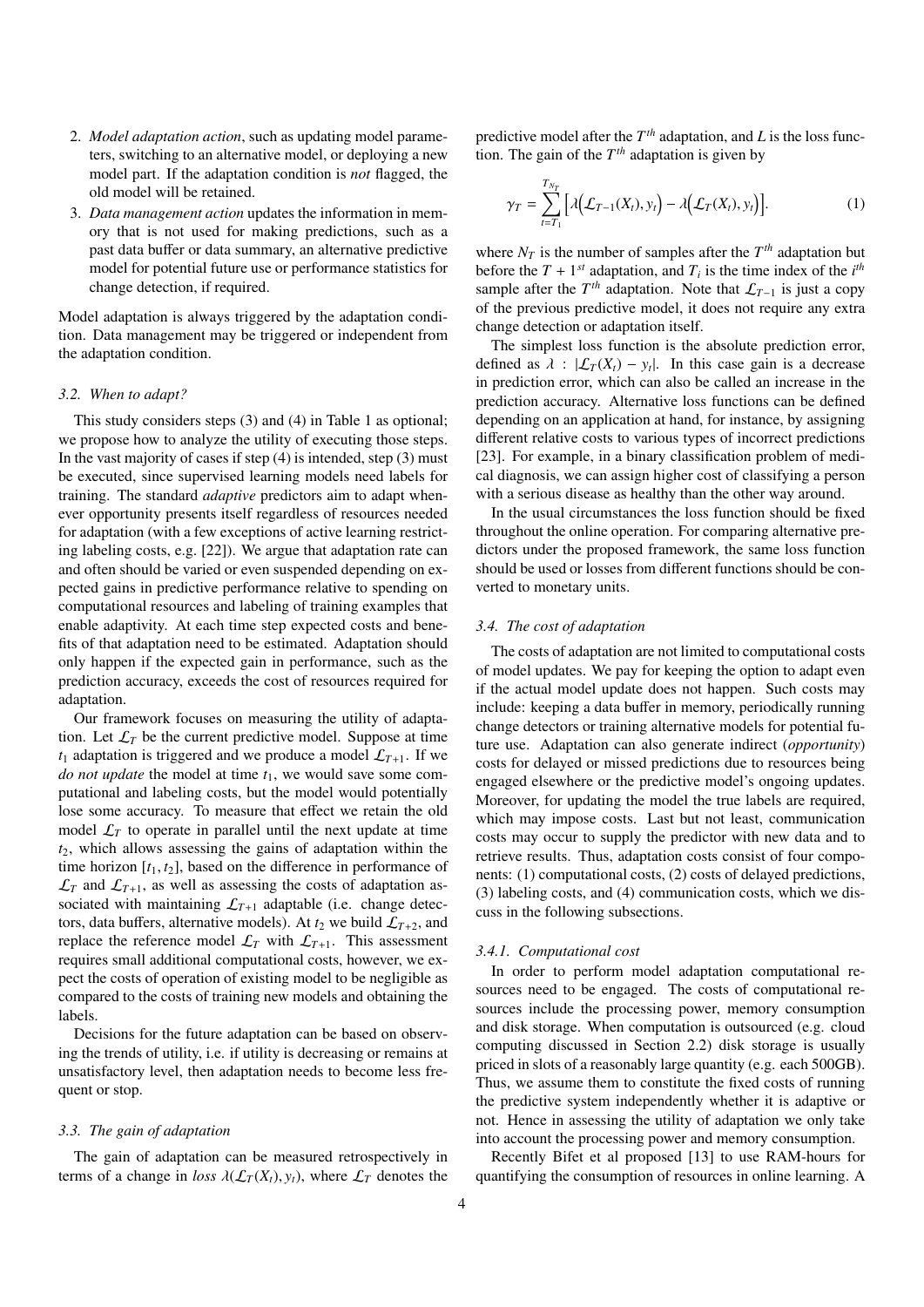RAM-hour (Rh) refers to 1 GB of RAM engaged for one hour, and we use it as a basis for quantifying computational costs. RAM-hour is a standard unit of pricing in cloud computing services. That is, many providers of computing services charge per RAM-hour, hence computing costs in RAM-hours can straightforwardly be translated into monetary costs. Growing availability of computing as a service is one of the main motivations for this work on assessing the utility of adaptation. If we can asses the benefit of extra (computing) resources deployed, we can deploy exactly as much resources as is beneficial.

The computational costs of adaptation  $\psi^{com}$  relate to:

- PROCESSING TIME of
	- $C_t$  data observation interarrival time,
	- $c<sup>P</sup>$  making prediction (not adaptation costs),
	- *c <sup>D</sup>* verifying if model update is needed,
	- *c <sup>L</sup>* updating predictive model,
	- $c^B$  obtaining and updating data summaries, including alternative decision models that are not currently in use, and
- REQUIRED MEMORY for
	- *m <sup>D</sup>* verifying if model update is needed,
	- $M^D$  storing detectors and statistics for detection,
	- *m <sup>L</sup>* updating predictive model,
	- *M<sup>L</sup>* storing predictive model (not adaptation costs),
	- *m <sup>P</sup>* making prediction (not adaptation costs),
	- *m <sup>B</sup>* updating data summaries or alternative models,
	- *M<sup>B</sup>* storing raw data, data summaries and/or alternative models in the memory buffer.

In the above, *M* denotes resources that are constantly employed, while *m* denotes resources that are deployed only during the corresponding processing actions.

Consider the time period between two model updates. We define the computational costs for the *T th* update as:

$$
\psi_T^{com} = \sum_{t=T_1}^{T_{N_T}} \left[ C_t (M_t^D + M_t^B) + (c_t^B m_t^B + c_t^D m_t^D + c_t^L m_t^L) \right]. \tag{2}
$$

 $N_T$  is the number of samples after the  $T^{th}$  adaptation but before the  $T + 1^{st}$  adaptation,  $T_i$  is the  $i^{th}$  sample after  $T^{th}$  adaptation. The first component occupies memory constantly, since we need to store the detector  $(M^D)$  and data buffer  $(M^B)$  continuously if we opt for an adaptive system. The second component is the memory occupied temporarily during checks and updates. Note, that  $M^L$  and  $c^P$  are not accounted as these costs are present in an online prediction system regardless of it being adaptive or not. We assume the system operation in the setting of on-demand computational resources (e.g. cloud computing), where unused resources can be released at most once per time step of operation (a time step *t* has been defined in Table 1), therefore, the maximum of the operational resources for detection, model update or data buffering is considered in Eq. (2).

#### *3.4.2. Opportunity cost*

The opportunity costs (loss) occur if the system is unable to deliver predictions at the time of adaptation because model update is being performed. This cost highly depends on the application and in general may be difficult to quantify. In safetycritical applications a prediction may be needed, for instance, at every second, and any delay may have catastrophic consequences. In other applications, e.g. recommender systems, skipping predictions may not be that critical, if overall the system is improved.

The delayed prediction cost can be mitigated at the expense of extra RAM-hours. One possible scenario is to use as many RAM-hours as needed in order to perform adaptation within a fixed time. However, in practice any adaptation procedure can only be parallelized up to some point, after which employing additional computational resources will have no effect. That is known as the *maximum speed up*. Moreover, usage of parallelization frameworks imposes computational administration overheads. Hence, it is important that the data mining task is large enough (in computational terms) to be able to gain enough speed up from parallelization in order to be beneficial. For example setting up a task in Hadoop will take some time. In the Hadoop manual it is recommended that each subtask takes at least one minute to execute<sup>8</sup>.

Alternatively we can deploy a backup copy of the predictive model, which would be used for providing predictions, while the original model is adapting, at an expense of additional RAM-hours, storage and data transfer. The cost of deploying and using this copy is defined as

$$
\psi_T^{opp} = \sum_{t=T_1}^{T_{N_T}} c_t^L m_t^L.
$$
\n(3)

If for a given application model adaptation is expected to be fast and a delay in prediction would not make a major harm, we may choose not to deploy a copy of the model and assume  $\psi_T^{opp}$ <br>0. We also would not need to deploy a copy in cases when  $T$ <sup>opp</sup> = 0. We also would not need to deploy a copy in cases where adaptation affects only restricted parts of the model, meanwhile other parts can deliver meaningful predictions, e.g. retraining one expert in an ensemble of classifiers.

# *3.4.3. Labeling cost*

Timely feedback in the form of the true labels is required for the adaptation of predictive models. Obtaining the labels may be a manual resource-intensive, and hence costly procedure. The costs of labeling  $\psi_{\alpha}^{lab}$  need to be expressed in com-<br>parable units to  $\psi_{\alpha}^{com}$  and  $\psi_{\alpha}^{opp}$  thus converting  $\psi_{\alpha}^{lab}$   $\psi_{\alpha}^{com}$   $\psi_{\alpha}^{opp}$ parable units to  $\psi_T^{com}$  and  $\psi_T^{opp}$ <br>into monetary costs may be re  $\psi_T^{opp}$ , thus converting  $\psi_T^{lab}$ ,  $\psi_T^{com}$ ,  $\psi_T^{opp}$ *T* into monetary costs may be required. In forecasting tasks, such as weather or sales prediction, labels become available the next time period at almost no cost. Therefore in this study we assume  $\psi_T^{lab} = 0$ , but the proposed framework is flexible enough to accommodate popzero or even variable labeling cost to accommodate nonzero or even variable labeling cost.

<sup>8</sup>https://hadoop.apache.org/docs/r1.2.1/mapred\_tutorial. html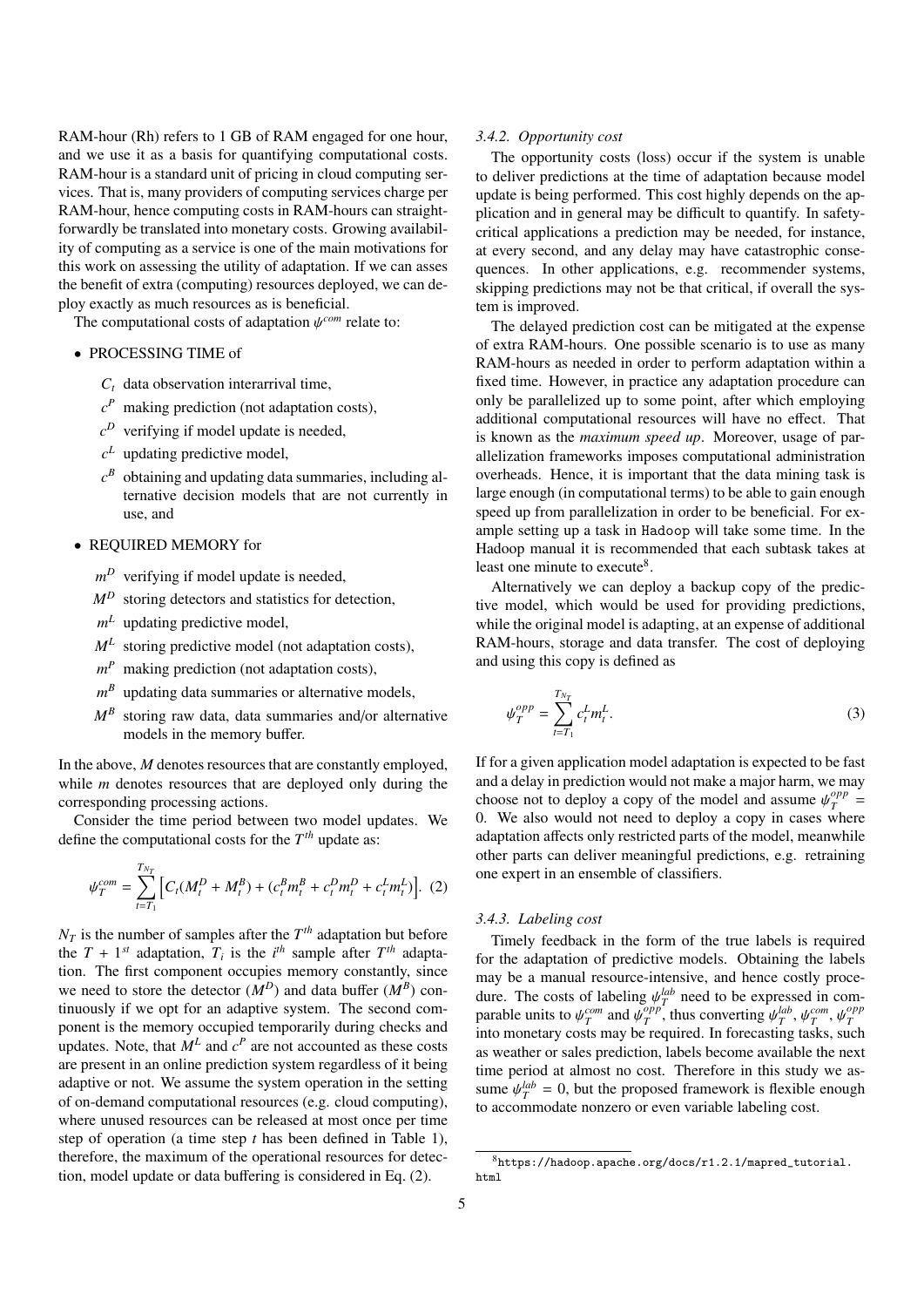#### *3.4.4. Communication cost*

Using computational services, such as cloud services for adaptive or nonadaptive predictive systems requires to transmit data from the source to the service, and from the service to the user in the form of predictions. The cost of communicating predictions may be neglected as it is usually very small in size. However, communicating training data or unlabeled data for the prediction may impose a bottleneck and cause higher cost. Cost in this context is caused for consuming a certain bit rate (measured in bits per second – *bps*) over a period of time.

We distinguish two kinds of communication costs with the cloud service: the *general communication cost* of prediction, and the *extra* costs associated with having the predictive system adaptive. The general communication cost is dependent on the number of data items that need to be predicted by the system, these costs are the same for nonadaptive and adaptive systems and hence are not part of the cost of adaptation. The extra communication cost  $\psi_T^{ntw}$  associated with having the system adaptive are caused by communicating new training observations to tive are caused by communicating new training observations to the cloud service. This consumption may vary depending on the required speed of adaptation, as the training observations may have to be made available in time to accommodate for the required speed of adaptation. The cost of communication  $\psi_T^{ntw}$ <br>needs to be expressed in units comparable to  $\psi_C^{com}$ ,  $\psi_T^{opp}$  and  $\psi_T^{lab}$ needs to be expressed in units comparable to  $\psi_T^{com}$ ,  $\psi_T^{opp}$  $_{T}^{\rho pp}$  and  $_{\nu T}^{\rho lab}$ <br> *P*d In some and may be converted into monetary costs if required. In some cases  $\psi_T^{ntw}$  may be zero or small enough to be neglected. This could be the case if the bandwidth is already available and does not need to be purchased, or if the cloud services are provided in-house.

#### *3.4.5. The total cost of adaptation*

The overall cost of the  $T^{th}$  adaptation is given by:

$$
\psi_T = \psi_T^{com} + \psi_T^{opp} + \psi_T^{lab} + \psi_T^{ntw},\tag{4}
$$

where  $\psi_T^{com}$  and  $\psi_T^{opp}$ <br>fined in Section 3.4  $T_T^{opp}$  are defined in Eq.(2) and (3),  $\psi_R^{lab}$  is de-<br>  $T_A$  3  $\psi_R^{nliv}$  is defined in Section 3.4.4. With fined in Section 3.4.3,  $\psi_T^{ntw}$  is defined in Section 3.4.4. With respect to the arguments discussed in this study we assume that respect to the arguments discussed in this study we assume that the major cost is the computational cost, hence  $\psi_T \approx \psi_T^{com}$ <br>while  $\psi^{opp}$   $\psi^{lab}$   $\psi^{ntw} \approx 0$ . For instance, in the credit scoring while  $\psi_T^{opp}$  $T^{opp}_{T}$ ,  $\psi_T^{lab}$ ,  $\psi_T^{ntw} \approx 0$ . For instance, in the credit scoring<br>micel plant examples in Section 2 data storage and proand chemical plant examples in Section 2 data storage and processing capacities could be varied depending on the deployed data analysis methods, while other costs would stay more or less fixed. Thus, we focus on accurately assessing  $\psi_T^{com}$ .

## *3.5. Return on resources invested (ROI)*

Return on Investment (*ROI*) is a standard performance measure used to asses the attractiveness of an investment [15]. This metric is used for measuring, per period, rates of return on money invested in an economic entity in order to decide whether or not to undertake an investment. It is also used as indicator to compare different project investments within a project portfolio. The one which gives the best return (ROI) is prioritized. As a decision tool it is simple to compute and understand (return per unit of resources invested), and gives the means for standardized comparison across different applications.

One adaptive (or nonadaptive) predictive modeling algorithm can be seen as a single investment project. Our goal is not to choose the best performing predictor regardless of the cost, but the best performing predictor considering the resources invested. For example, 1% improvement in prediction accuracy in spam filtering, may be less beneficial than 1% improvement in bankruptcy prediction. Hence, frequent updates may potentially be more beneficial in the second case.

We propose using *ROI* for quantifying the gain in performance per resources (*Rh*) invested. The return on RAM-hours over the time period between adaptations  $T$  and  $T + 1$  is

$$
ROI_T = \frac{\gamma_T}{\psi_T},\tag{5}
$$

gains  $\gamma_T$  are defined in Eq.(1), costs  $\psi_T$  in Eq.(4).

We can make use of *ROI* measurement in three cases. Firstly, we can use streaming  $ROI_T$  as any other performance statistic, such as streaming error, for monitoring the performance online. For that after each adaptation action we need to compute the gain in Eq.(5) since the previous adaptation action.

Secondly, we can measure the weighted average *ROI* of all the adaptations over a given period of time retrospectively to judge about the overall effectiveness of the employed adaptation strategy. This overall *ROI* is given by

$$
\overline{ROI} = \frac{\sum_{i=1}^{T'} (N_i \times ROI_i)}{\sum_{i=1}^{T'} N_i} = \frac{1}{\sum_{i=1}^{T'} N_i} \sum_{i=1}^{T'} N_i \frac{\gamma_i}{\psi_i},
$$
(6)

where *T'* is the total number of adaptation actions, gains  $\gamma_i$  are defined in Eq.(1), costs  $\psi_i$  in Eq.(4) and (2) defined in Eq.(1), costs  $\psi_i$  in Eq.(4) and (2).<br>Finally a baseline *ROI* can quantify the r

Finally, a baseline *ROI* can quantify the return on employing an adaptive predictor as compared to keeping a fixed nonadaptive model

$$
\underline{ROI} = \frac{\gamma}{\psi}.\tag{7}
$$

In this setting we assume that all data corresponds to one long adaptation period (*T* = 1).  $\mathcal{L}_0$  is the fixed predictor and  $\mathcal{L}_i$  is the adaptive predictor at time  $i$ . The gains in Eq.(7), as defined in Eq.(1), become

$$
\gamma = \sum_{t=1}^{N_{T'}} \left[ \lambda(\mathcal{L}_0(X_t), y_t) - \lambda(\mathcal{L}_t(X_t), y_t) \right],\tag{8}
$$

Following the assumption, that all the costs except computational are zero (opportunity, labeling and network costs), the costs in the denominator of Eq.(7) become

$$
\psi = \sum_{t=1}^{N_{T'}} \left[ C_t (M_t^D + M_t^B) + (c_t^B m_t^B + c_t^D m_t^D + c_t^L m_t^L) \right].
$$
 (9)

#### *3.6. The price of evaluation*

The evaluation of *ROI* carries some computational costs itself, that is a price of evaluation. The costs are related to storing and executing the previous model  $\mathcal{L}_{T-1}$  for assessing the gain of adaptation given in Eq.(1).

A data analyst needs to be aware of those costs; however, we do not recommend including those costs into *ROI* computation.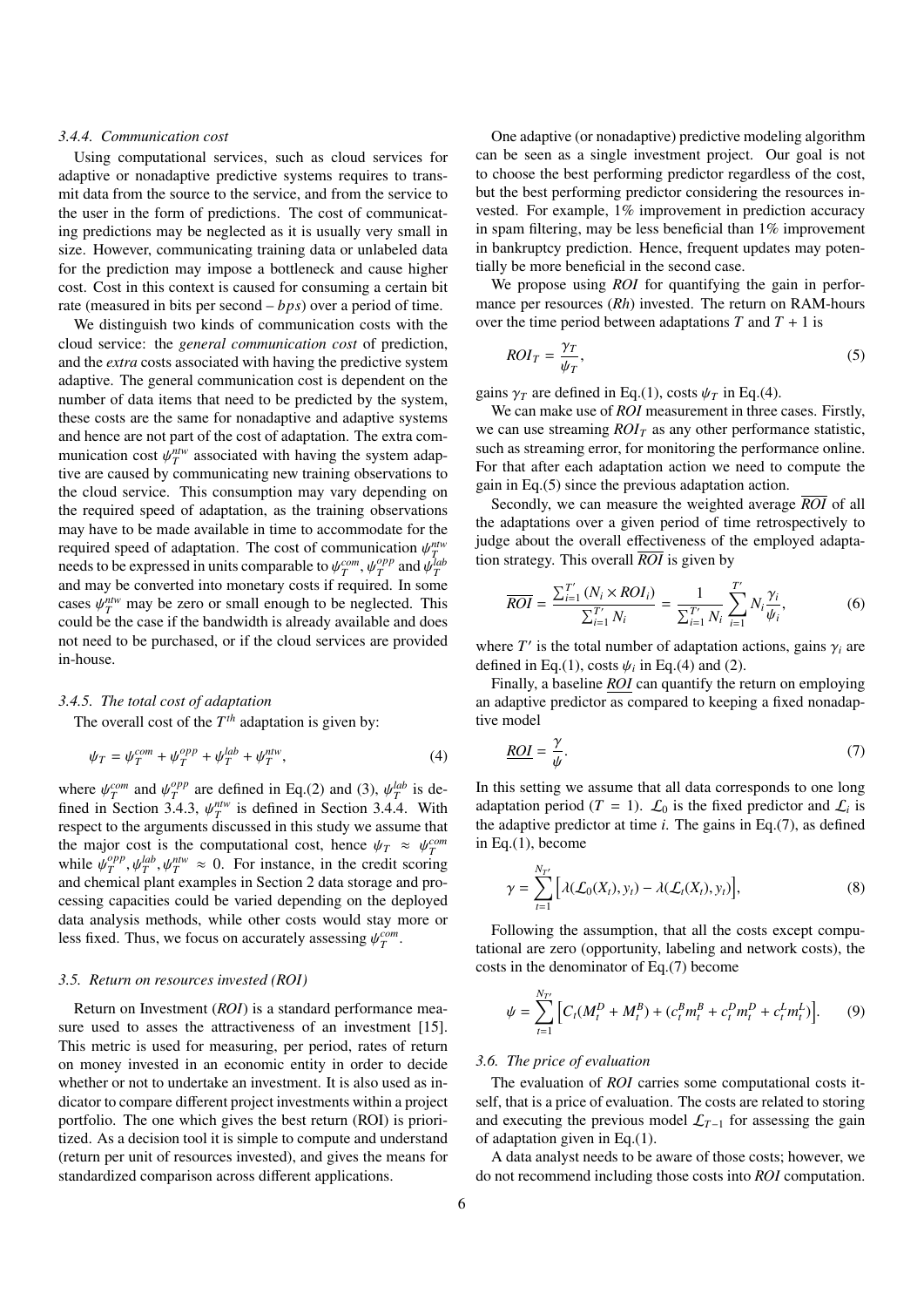The reason is that *ROI* is supposed to quantify, how beneficial it is to deploy an adaptive model. The benefit is there independently of whether we are running the evaluation of it or not.

The computational price of *ROI* evaluation over the period between adaptations  $T$  and  $T + 1$  is given by the cost of storing an additional predictive model  $M<sup>L</sup>$ , the cost of making an additional prediction  $c^P$ , the cost of storing all the cost variables *m ROI* (about 10 variables) and the cost of computing *ROI* after each adaptation  $c^{ROI}$ .

$$
\pi_T = \sum_{t=1}^{N_{T'}} \left[ C_t M_t^L + c_t^P m_t^P \right] + c^{ROI} m^{ROI}.
$$
 (10)

In practice we expect  $\pi$ <sup>T</sup> to be much smaller than the cost of adaptation  $\psi^T$ , since making an extra prediction using an existing model is typically less computationally intensive than existing model is typically less computationally intensive than updating the model. The latter belongs to the costs of adaptation. As an example, consider linear regression, where prediction is just a weighted sum of inputs, while model update requires computationally intensive matrix inversion or gradient descent.

*ROI* evaluation would not incur extra opportunity costs, would not require any additional labeling costs, and the extra communication costs in case of online evaluation would be negligible. The input data sent to the server would still be the same. The data coming back from the server would have one extra value (*ROI*) in addition to predictions, which need to be broadcasted periodically anyway.

The proposed framework defines costs and benefits of adaptation and allows assessing the utility of a given adaptive learning algorithm in a given application context. Next we will characterize existing adaptation algorithms within our framework.

#### 4. Adaptation strategies

Many adaptive learning algorithms have been developed, each offering different benefits, but also requiring different resources for adaptation. In terms of resources, five types of adaptation strategies can be distinguished.

Fully Incremental (FI). The predictive model is updated using only the previous model and the latest data observation:  $\mathcal{L}_T = f(\mathcal{L}_{T-1}, \{X_t, y_t\})$ , here *f* is the model update function, *t* is the current time and *T* – *t* is the counter of model adaptations the current time and  $T = t$  is the counter of model adaptations. Adaptation is performed on a sample-by-sample basis and *only* the information necessary for producing predictions is stored; no models in progress, data summaries or extra parameters are stored.

Summary Incremental (SI). The predictive model is updated using the previous model, the latest data observation and a data summary:  $\mathcal{L}_T = f(\mathcal{L}_{T-1}, \{X_t, y_t\}, \mathcal{L}')$ . This data summary<br>can be stored as an alternative predictor  $f'$  that is not used for can be stored as an alternative predictor  $\mathcal{L}'$  that is not used for making predictions yet, or sufficient statistics of the incoming data, for instance, the covariance matrix. Summary Incremental strategies can be further split into:

• *fixed memory* methods, where the space for storing a data summary does not depend on the data covered (e.g. storing the covariance matrix for updating linear regression);

• *variable memory* methods, where data summaries can grow in line with the arriving data (e.g. data summary in a form of an alternative decision tree).

Batch Incremental (BI). The previous model is updated with a batch of past observations that are stored in a memory buffer:  $\mathcal{L}_T = f(\mathcal{L}_{T-1}, \{X_{t-b}, y_{t-b}\}, \dots, \{X_t, y_t\})$ , where *b* is the size of the buffer. The undate does not require rebuilding the size of the buffer. The update does not require rebuilding the model from scratch. Some versions of this strategy may require a summary of the past data, leading to a Summary Batch Incremental (SBI) strategy.

Nonincremental (NI). The model is rebuilt from scratch on a batch of past observations every time adaptation is required:  $\mathcal{L}_T = f({X_{t-b}, y_{t-b}}, \ldots, {X_t, y_t}).$  Typically the batch to be stored in memory is much larger than in BI to make up for the stored in memory is much larger than in BI to make up for the loss of information caused by discarding the old model.

Table 2 summarizes the strategies.  $(X_t, y_t)$  is the current data<br>servation.  $\mathcal{L}_{x}$ , is the latest available predictive model and observation,  $\mathcal{L}_{T-1}$  is the latest available predictive model and  $\mathcal{L}_{T-1}'$  is a data summary, *b* is the batch size.

| Table 2: Adaptation strategies |                                                                                                       |  |  |  |  |  |
|--------------------------------|-------------------------------------------------------------------------------------------------------|--|--|--|--|--|
| <b>Fully Incremental</b>       | $\mathcal{L}_T = f(\mathcal{L}_{T-1}, \{X_t, y_t\})$                                                  |  |  |  |  |  |
| Summary Incremental            | $\mathcal{L}_T = f\left(\mathcal{L}_{T-1}, \mathcal{L}'_{T-1}, \{X_t, y_t\}\right)$                   |  |  |  |  |  |
| <b>Batch Incremental</b>       | $\mathcal{L}_T = f(\mathcal{L}_{T-1}, \{X_{t-b}, y_{t-b}\}, \ldots, \{X_t, y_t\})$                    |  |  |  |  |  |
| Summary Batch Incremental      | $\mathcal{L}_T = f(\mathcal{L}_{T-1}, \mathcal{L}'_{t-1}, \{X_{t-b}, y_{t-b}\}, \dots, \{X_t, y_t\})$ |  |  |  |  |  |
| Nonincremental                 | $\mathcal{L}_T = f({X_{t-h}, y_{t-h}}, \ldots, {X_t, y_t})$                                           |  |  |  |  |  |
|                                |                                                                                                       |  |  |  |  |  |

Above adaptation strategies apply to individual prediction models as well as ensembles of models. In the Fully and Summary Incremental strategies every labeled data observation has an immediate impact on the following predictions. The Fully Incremental adaptation does not require a change detector, it updates periodically (P), while Summary Incremental typically requires a change detector (D). Batch incremental and Nonincremental adaptation may work with or without a change detector.

Adaptation is not always a yes-no decision. Incremental learning algorithms can be modified to smoothly forget the past information using observation weighting [3]. Such algorithms fit well into our framework as FI or BSI strategies updating periodically.

Note, that strategies that update periodically consume memory and processing power evenly over time. The strategies with change detection, on the other hand, have peaks in processing time when changes are detected. At those times predictive models are updated, and at the same time the memory buffer is released. Strategies, which are using change detection, may have larger peaks in memory consumption when changes are not detected for a longer time. During no change periods they accumulate a long buffer of observations in memory, but at the same time have lower computation costs, which are only used for change detection and making predictions, no model updates are happening. Variation of time and memory consumption is an important aspect to take into account when considering periodical adaptation against detection based adaptation.

Examples of Fully Incremental algorithms with forgetting mechanisms can be found in [24, 25], where DWM [25] is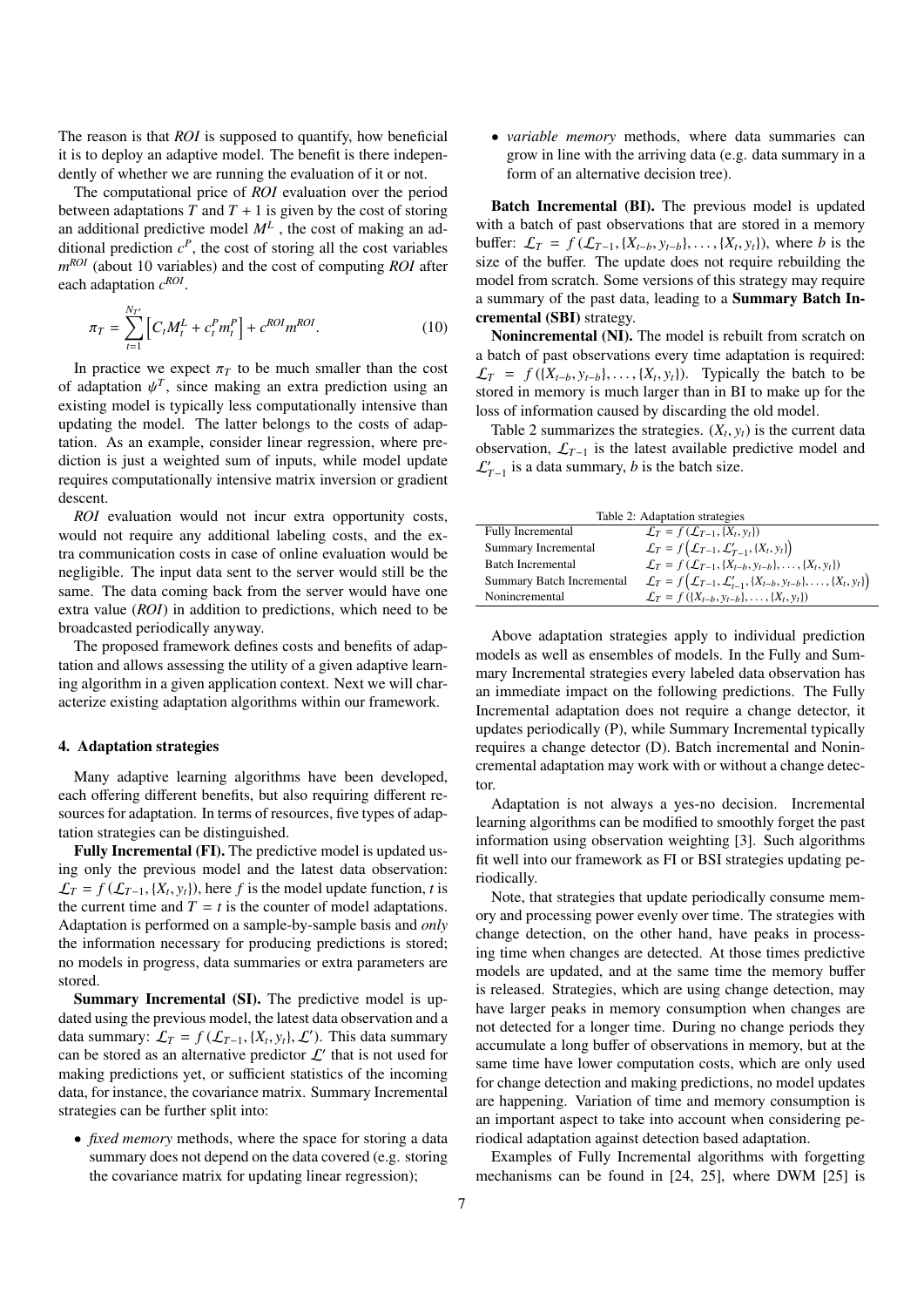a Fully Incremental ensemble. Summary Incremental algorithms often employ a change detector that signals the (re)start of storing a data summary in a form of an alternative predictive model. This model is maintained in parallel before a change is confirmed, and it becomes accurate enough. In that respect CVFDT [26], and DDM [27] can be considered as Summary Incremental strategies. Adaptive ensembles that retrain and replace individual members on the latest batch (such as [28]) can be considered Batch Incremental.

Developing an incremental algorithm for model update is a challenge and not all of the base learners have those versions, therefore an alternative is to retrain a model from scratch every time adaptation is required (e.g. [3]). Retraining from scratch has another important advantage, which is the ability to optimize additional parameters, which are not optimized by the learning algorithm itself (e.g. the number of principal components in PCA).

In Table 3 we characterize each adaptation strategy in terms of typical memory consumption (*m* and *M*) and typical processing time (*c* and *C*) defined in Section 3. For the strategies with change detection we provide an indication of maximum, minimum and expected mean time and memory; however, practically the required resources may vary a lot depending on the frequency of changes.

FI requires minimum amount of memory, since it does not require to store data or detectors ( $M^D = 0$  and  $M^B = 0$ , as well as update them  $m^D = 0$ ,  $m^D = 0$ ). Therefore, FI is expected to generate very little overhead in terms of RAM-hours due to adaptation, only to cover for  $c^L m^L$ . Thus,  $\psi^{com} = c^L m^L$ . FI<br>however adapts even if changes are not happening. Although however adapts even if changes are not happening. Although in the limit its performance (loss) should converge to that of the batch counterpart, in practice it can take many thousands of samples. Thus FI is likely to exhibit the highest loss.

SI may store data summaries in a form of an alternative predictive model, thus  $M^B > 0$ , but it is expected to be small. Updating the summary model is comparable to updating the original model  $c^B m^B \leq c^L m^L$ . If we need to store and operate a detector, it is an overhead, which is likely to be  $c^D m^D > c^L m^L$ .<br>Thus  $d c^{com} < C(M_D + M_D) + c_D m_D + 2 c^L m^L$ Thus,  $\psi^{com} \le C(M_D + M_B) + c_D m_D + 2c^L m^L$ .

At the other end of the spectrum there is the loaded with features NI strategy, which is likely to produce low loss but is resource-hungry. BI and NI are expected to have high memory consumption due to data storage (typically higher for NI than for BI), while updating the data storage should not be resource-intensive  $c^B m^B \leq c^L m^L$ . If there is no change detection  $(M^D = 0$  and  $m^D = 0$ ), then  $\psi^{com} \leq CM^B + 2c^L m^L$ . If there is a change detector, typically  $c_Dm_D < c_Lm_L$ , particularly for NI, then  $\psi^{com} < C(M^D + M^B) + 3c^L m^L$ .

This leads to a trade-off situation and in practice one may need to find a compromise. Hence, BI may often appear as the most viable choice, given that the incremental version of the chosen learning algorithm is available. We emphasize that our analysis should be seen as an indication of expectations, one can always find algorithms that may constitute exceptions.

Table 3: Performance: ↓ low,  $\sim$  medium, ↑ high, ↑↑ very high; (D) with detection, (P) periodic

| <b>Adaptation strategy</b> | FI      | SI      | BI                 | BI                 | NI                 | NI                   |
|----------------------------|---------|---------|--------------------|--------------------|--------------------|----------------------|
|                            | (P)     | (D      |                    |                    | (P)                |                      |
| Processing time $[c, C]$   |         |         |                    |                    |                    |                      |
| max time                   |         |         |                    |                    |                    |                      |
| min time                   |         |         |                    |                    |                    |                      |
| Memory $[m, M]$            |         |         |                    |                    |                    |                      |
| max memory                 |         |         |                    |                    |                    |                      |
| min memory                 |         |         |                    | $\rightsquigarrow$ |                    |                      |
| Frequency of adaptation    |         |         | $\rightsquigarrow$ |                    | $\rightsquigarrow$ |                      |
| Expected costs $[R]$       |         |         |                    |                    |                    |                      |
| Expected gains $[B]$       | $\circ$ | $\circ$ | $\Omega$           | $\circ$            | $\circ$            | $\circ$ $\circ$<br>O |
|                            |         |         |                    |                    |                    |                      |

#### 5. Experimental Analysis

The goal of this experimental analysis is to demonstrate how a basic instantiation of the proposed evaluation framework could help in the evaluation of adaptive learning algorithms. The intention is to present a proof-of-concept case rather than examining a wide spectrum of methods and problems.

# *5.1. Data*

The experiments are performed on the Catalyst Activation Data, which has been made publicly available within the NiSIS 2006 competition<sup>9</sup>. The dataset originates from a chemical reactor, which consists of some 1000 tubes filled with catalyst, used to oxidize a gaseous feed in a exothermal reaction counteracted by the cooling, which leads to a temperature maximum somewhere along the length of the tube. As the catalyst decays, this becomes less pronounced and moves further downstream. The catalyst activity usually decays within some time to zero. The process to be modeled takes input from other, larger processes, so that the feed will vary over several days. The operating personnel reacts to this by choosing appropriate operating conditions. The catalyst decay is, however, much slower than these effects.

The data contains 13 input variables (originally there were 14, we discarded one with a constant value), and one continuous target variable – the activity of the catalyst, corresponding to an operating period of 8 months (242 days  $\times$  24 hours). Data is standardized prior to the experiments.

#### *5.2. Predictive model*

We use the Recursive Partial Least Squares (RPLS) [29] as the inner predictive model to be integrated with the adaptation strategies. Following the classification presented in Section 4, RPLS uses a Summary Incremental adaptation strategy, since it stores data summaries required for updating the model with new data, and updates the model recursively. RPLS also can easily be used as a batch nonincremental learner. The choice of RPLS has been dictated by the popularity of PLS in the process industry [30].

<sup>9</sup>http://www.nisis.risk-technologies.com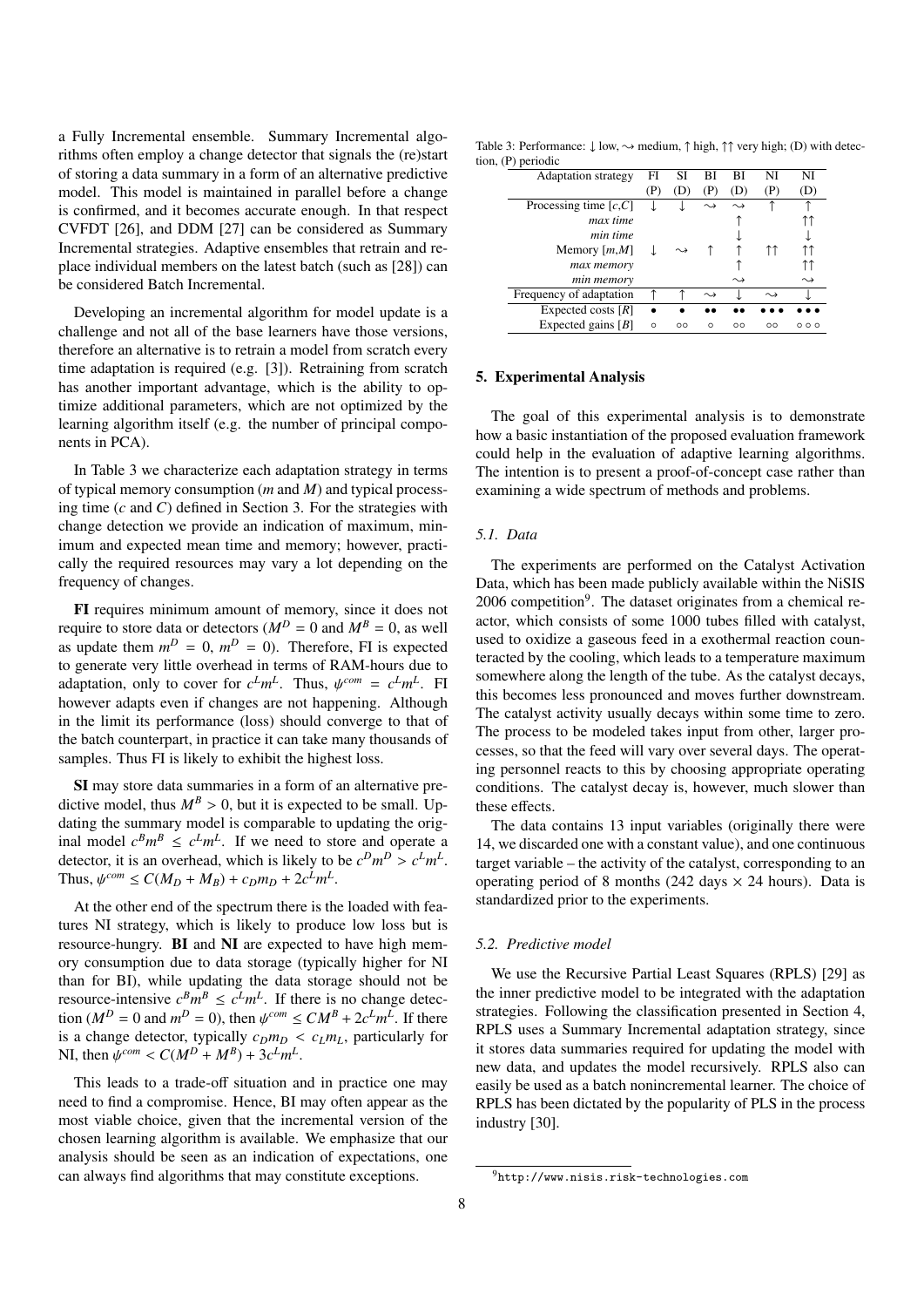#### *5.3. Experimental protocol*

We test and compare two strategies: incremental (BSI) and nonincremental (NI) with periodic adaptation at different adaptation rates *k* (time intervals at which adaptation is executed). The size of the data buffer (fixed window) for NI is set to be the same as the adaptation rate. Note, that if  $k = 1$  BSI becomes SI, because adaptation is no longer executed in batches, but with every new observation. These strategies have been selected for comparison, since they offer an interesting opportunity to analyze the performance across a spectrum of possible parameter settings (*k*), while keeping the rest of the settings nearly identical.

The goals of the experiments are to:

- Demonstrate how to select an optimal adaptation strategy and adaptation rate for a given dataset using *ROI* offline.
- Illustrate how the proposed  $ROI_T$  can be used for monitoring and analyzing the benefits of adaptation online.

In each experiment we first train an initial model  $\mathcal{L}_0$  on 120 data points and then process the dataset from observation #121 with a fixed adaptation rate *k* from 1 to 240. The initial training includes simple optimization of the number of latent variables  $(N_{LV})$  in terms of the norm of the input data residual matrix. The chosen  $N_{LV}$  is then kept constant during model updates, unless a full model retraining is performed.

The performance of the models is assessed using the testthen-train evaluation protocol [31]. Following this protocol each incoming observation is first used for testing the current model, and then for updating the model. We use the Mean Absolute Error (MAE) as the loss function.

All the experiments are coded in MATLAB, which provides built in functions for measuring processing time and memory used by data structures at a fine granularity. All the costs are calculated as defined in Eq.(2). The costs of adaptation are measured in RAM-seconds.

# *5.4. Analyzing the utility of adaptation o*ffl*ine*

Consider an online prediction scenario where data is expected to evolve over time. A snapshot of historical data is available for designing a prediction system and testing it before putting it to online operation. Suppose we have a choice between two adaptive algorithms using BSI or NI adaptation strategies. We also need to fix the adaptation parameter *k*.

With the current evaluation practice a data scientist would run the two algorithms with different parameter settings on the historical snapshot and select the one which gives the lowest testing error. Figure 1 (top) presents an example of such evaluation, where the best algorithm is considered to be the one giving the lowest testing MAE. In our example, the data scientist would deploy BSI with  $k = 1$ , since it gives the best predictive performance. However, this evaluation does not take into account computational costs. If new data arrives every second, updates would happen every second.

The proposed *ROI* evaluation would suggest a different strategy, as illustrated in Figure 1 (bottom). Here the higher the *ROI*, the better. We can see from the plot that the best tradeoff



Figure 1: Evaluation of adaptive algorithms using *MAE* vs. *ROI*. Circles denote best performance in each criteria.  $k^*$  denote optimal adaptation rates.

between the computational costs and achieved accuracy is at  $k = 54$ . It suggests, that for this prediction problem it is worth having an adaptive model (*ROI* is positive), but it is not worth adapting at every time step.

We can see that the proposed evaluation allows to capture three aspects of the performance in one measure: accuracy, benefits over a nonadaptive model and computational costs. In addition, the proposed evaluation can be used for selecting the optimal adaptation parameters. If we assessed only prediction accuracy in a conventional way, we would be pushed to spend unnecessary large amount of computational resources. The proposed framework, on the other hand, indicates that the optimum trade-off between the gains in accuracy and the resources invested can be achieved at a less frequent adaptation rate. The proposed *ROI* evaluation appears to be more informative from the application perspective, and could particularly be useful in the environments where the processing power can be consumed in a flexible way, for instance, in a cloud.

One more interesting observation follows from this experimental analysis. We compare two adaptive systems that use very similar settings and the same base predictor (PLS regression) based only on accuracy. As it can be seen, the performance does not differ considerably (Figure 1, top) and in general the loss increases with *k*. However, the proposed integrated *ROI* measure clearly shows that the incremental version (BSI) is more beneficial or is a better investment of resources, which is the result of lower computational costs at similar gain. At the same time, as it can be expected, NI has lower accuracy at small adaptation rates, since it does not accumulate sufficient amount of data to rebuild a good predictive model.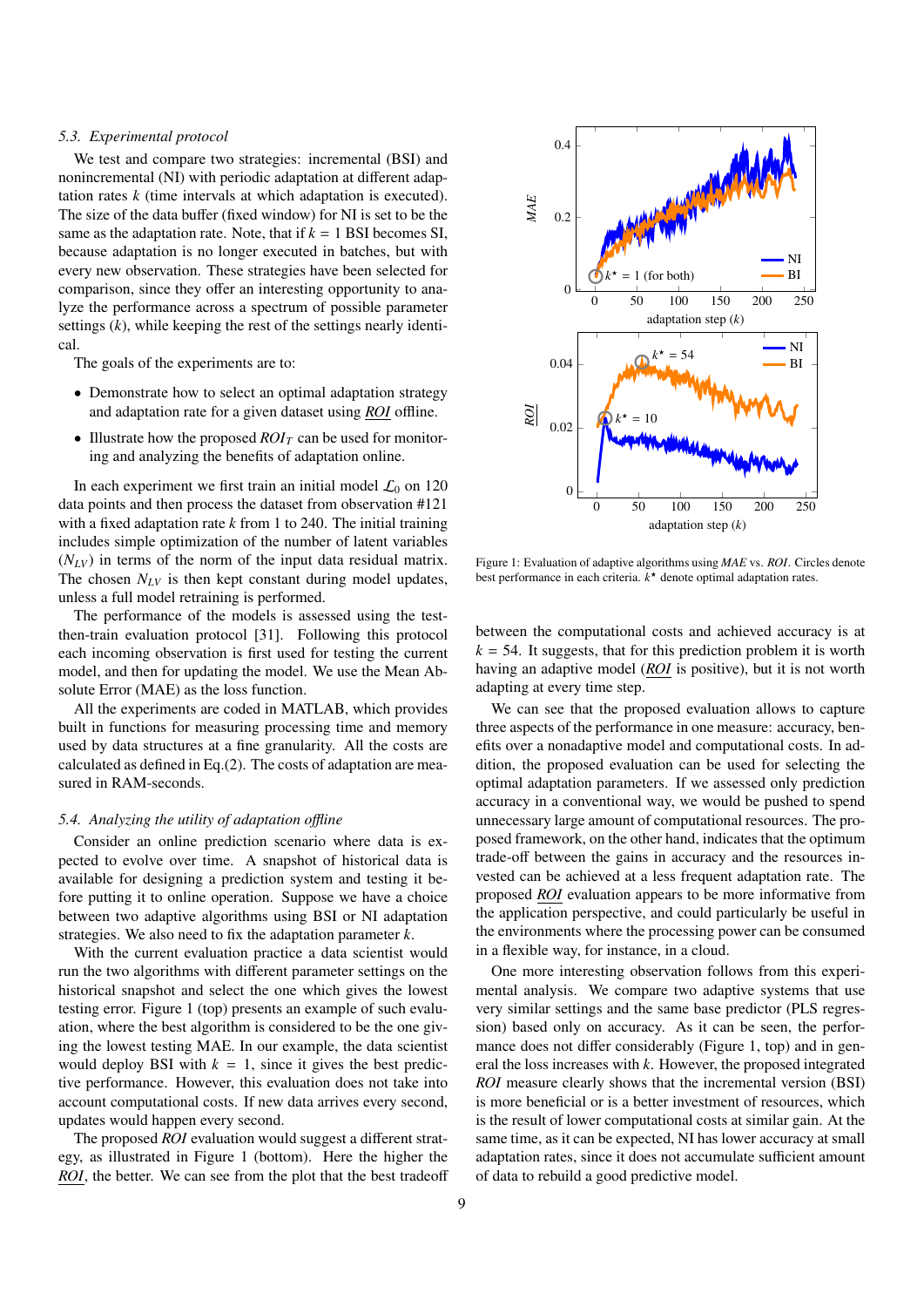

Figure 2: Monitoring *ROI* online.



Figure 3: Analysis of the costs of adaptation.

# *5.5. Analyzing the utility of adaptation online*

Consider another online prediction scenario, where an adaptive predictor is deployed, and the performance of the system needs to be monitored. The proposed *ROI* evaluation may be used for monitoring and diagnostics of performance in the same way as any other streaming statistic, such as streaming error. After each adaptation action *T* we can calculate  $ROI<sub>T</sub>$ , and, for instance, plot the statistic over time. This way the progress of *ROI* can be monitored, and if the return is unsatisfactory, the adaptation rate can be decreased or the adaptation can be suspended all together, while the fixed current model continues to provide predictions.

Figure 2 illustrates such monitoring of  $ROI_T$  for a fixed adaptation rate  $k = 110$  for illustration purposes. We can see that there are two periods of low return, one starts around adaptation action #10 and the other around #30. If we were using cloud computing services with dynamic allocation of resources, at about time  $T = 15$ , after observing a continuous period of low return, we could consider making adaptation less frequent, since adaptation at those times does not give a reasonable return on the resources invested. Reducing the adaptation frequency would make the computational costs go down, and in turn *ROI<sup>T</sup>* can go up.

Monitoring *ROI* and online evaluation carries extra computational costs of storing an alternative predictive model and computing the performance statistics. However, as discussed in Section 3.6, these costs are expected to be negligible as compared to the costs of model updates. Figure 3 plots the costs of adaptation  $psi<sub>T</sub>$  and the costs of evaluation  $\pi<sub>T</sub>$ . We can, indeed, see that the costs for evaluation is by orders of magnitude lower, than the costs for adaptation, and can be considered negligible in the overall system design.

The experimental analysis demonstrates that important information about the cost-benefit tradeoffs becomes available when using the proposed cost-sensitive evaluation strategy, that enables more precise evaluation of the performance offline for design choices, and online for monitoring and fine-tuning the system in operation.

# 6. Related work

From the algorithmic perspective our approach to monitoring the performance over time may resemble optimization with adaptive learning rates [32, 33]. Adaptive learning rates in optimization refer to dynamically adjusting the search step in search for the optimum. The goal is typically to arrive at the optimum faster. While the adaptive learning rate procedure is concerned with finding the final optimum, which is fixed, our monitoring of *ROI* aims to remain at the optimum position while the optimum itself is moving over time, which falls into the class of dynamic optimization problems [34]. In our future research we plan to explore the theory of dynamic optimization in search for theoretically optimal adaptation rates for individual adaptive learning strategies.

Our setting is also related to cost-sensitive learning [35], which is the problem of optimal learning and decision making when different misclassification errors incur different penalties. The settings are similar as they aim to guide the learning process by incorporating costs into decision making. There are two major differences though. First, cost-sensitive learning traditionally concerns learning at the model level, while we consider learning at a system level. Moreover, traditionally costsensitive learning concentrates on the costs of different types of errors [36], while in our framework cost of errors are considered to be the same and the costs are incurred due to the need to update the model due to nonstationarity of data.

Finally, as we have already discussed, the trade-off between accuracy and computational costs has been analyzed in a recent study on data streams [13], where RAM-hours were proposed as a measure for quantifying the consumption of resources in online learning, which is a standard basis for pay-as-you-go pricing in cloud computing.

# 7. Conclusions and future work

We introduced a new research problem of cost-sensitive adaptation and proposed a reference framework for assessing the utility of adaptation in online predictive modeling tasks. The proposed framework defines the components of gains and costs in adaptive online learning, and proposes a way to measure the return resulting from adaptation of the model on the resources invested. As we saw in the airline example, business can estimate concrete monetary gains that can result from improved predictive accuracy. The proposed framework enables a standardized assessment and comparison of different adaptive algorithms within a given application context. An analytical assessment of costs and benefits is essential before setting up a predictive system for a long term online operation.